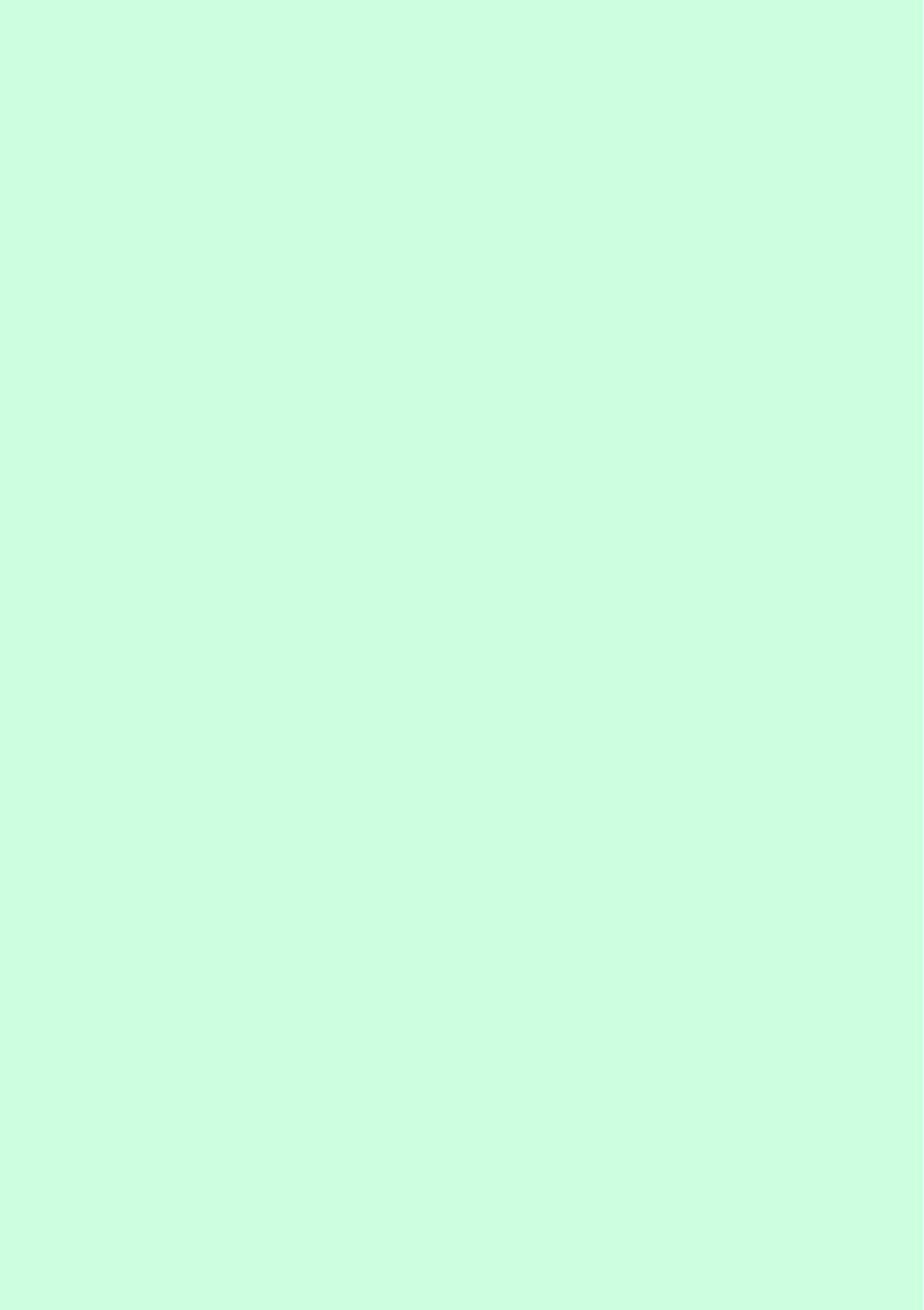### **NEW BREEDING TECHNOLOGIES IN PLANT SCIENCES - APPLICATIONS AND IMPLICATIONS IN GENOME EDITING**

| 1. DELEGATE INFORMATION | 02 |
|-------------------------|----|
| 2. PROGRAMME            | 03 |
| 3. ABSTRACTS            | 06 |
| <b>4. AUTHOR INDEX</b>  | 13 |

**ORGANISED BY: RUTH BASTOW**  GLOBAL PLANT COUNCIL **GERAINT PARRY**  GARNeT **STEFAN JANSSON**  UMEÅ UNIVERSITY, SWEDEN **BARRY POGSON** AUSTRALIAN NATIONAL UNIVERSITY, AUSTRALIA

#### **IN COLLABORATION WITH: MEETING SPONSORED BY:**











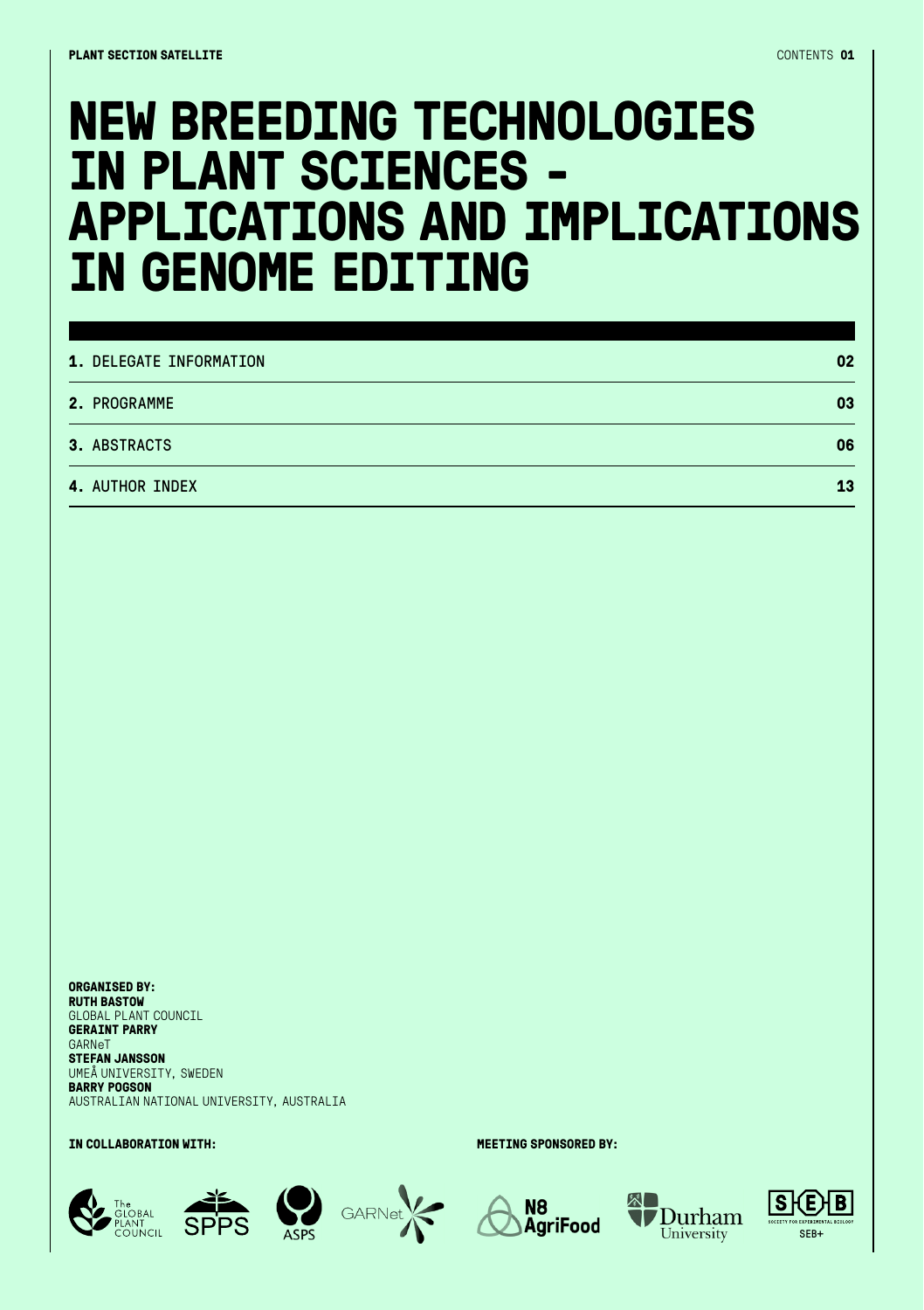### **DELEGATE INFORMATION**

#### BADGES

Participants are required to wear name badges at all times for proof of registration, security purposes and catering identification.

Name badges will contain a barcode which will be scanned on entry each day to record attendance at meeting for SEB administrative purposes only.

#### CATERING

Lunch and refreshments during the satellite meeting are included in your registration fee and will be served in the breakout area.

#### CONFERENCE DINNER

The conference dinner on 7 July will be held at Sjömagasinet at 19:00 and the address is Adolf Edelsvärds gata 5, 414 51 Göteborg, Sweden.

#### CERTIFICATE OF ATTENDANCE

Delegates requiring a certificate of attendance should visit the SEB registration desk on their departure.

#### VENUE

Botanical Building University of Gothenburg Carl Skottsbergs gata 22B 413 19 Göteborg Sweden

The scientific sessions will be taking place in the Auditorium on the ground floor.

#### LIABILITY

Neither the Society for Experimental Biology nor the University of Gothenburg will accept responsibility for damage or injury to persons or property during the meeting. Participants are advised to arrange their own personal health and travel insurance.

#### **PHOTOGRAPHY**

No photographs are to be taken of the speakers and their slides during the satellite meeting.

*\*Please note: The SEB will be taking photos during the event for promotional purposes. If you have any concerns, please visit the SEB registration desk.*

#### **REGISTRATION**

The registration desk will be open during the hours of the meeting and a SEB staff member will be on hand during the refreshment and lunch breaks should you require any assistance.

#### **TWITTER**

We're looking to increase the conversation at the meeting using Twitter so please get tweeting! Follow the conversation **#SEBNBT17** SEB – **@SEBiology**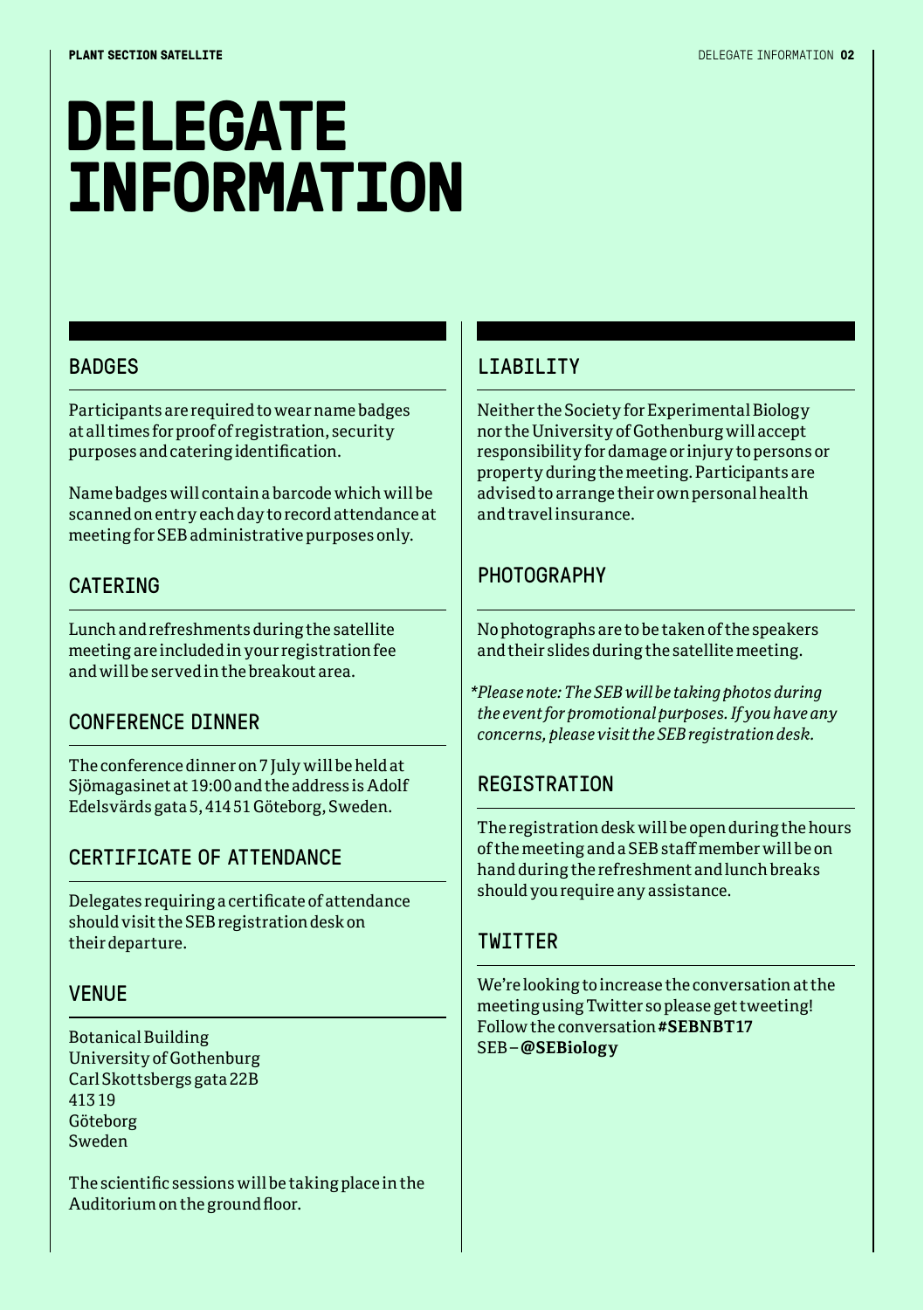### **PROGRAMME**

#### FRIDAY 7 JULY

#### **08:30** REGISTRATION

**09:00 Welcome and introduction** 

**SESSION 1** CRISPR-CAS9 SUCCESS STORIES: GENE-EDITING MADE EASY?

**CHAIR:**ATTILA MOLNAR

#### **09:10 Attila Molnar**  *University of Edinburgh, United Kingdom* Transgene-free genome editing in plants

PS17.1

**09:35 Jean-Denis Faure**  *AgroParisTech – INRA, France* Selective gene dosage by CRISPR-Cas9 genome editing in hexaploid *Camelina sativa* PS17.2

**10:00 Mariette Andersson**  *SLU, Sweden* Efficient targeted multiallelic mutagenesis in tetraploid potato PS17.3

#### **10:30** REFRESHMENT BREAK

**SESSION 2** POLICY AND LEGISLATIVE TMPLICATIONS FOR USE OF GENE EDITING TECHNOLOGIES

**CHAIR:**CRAIG CORMICK

#### **11:00**

**Craig Cormick**  *ThinkOutsideThe, Australia* Thinking outside the box: Public acceptance considerations PS17.4

**11:30** 

**Piet Van der Meer**  *Ghent University, Belgium* Historical evolution of biosafety legislation and key definitions PS17.5

#### **11:50**

**Joachim Schiemann**  *Julius Kühn-Institut, Germany* Future perspectives on biotechnology legislation from an academic perspective PS17.6

#### **12:10**

**Petra Jorasch**  *European Seed Association, Belgium* Industrial perspective on GM legislation PS17.7

**12:30 Discussion**

**13:00** LUNCH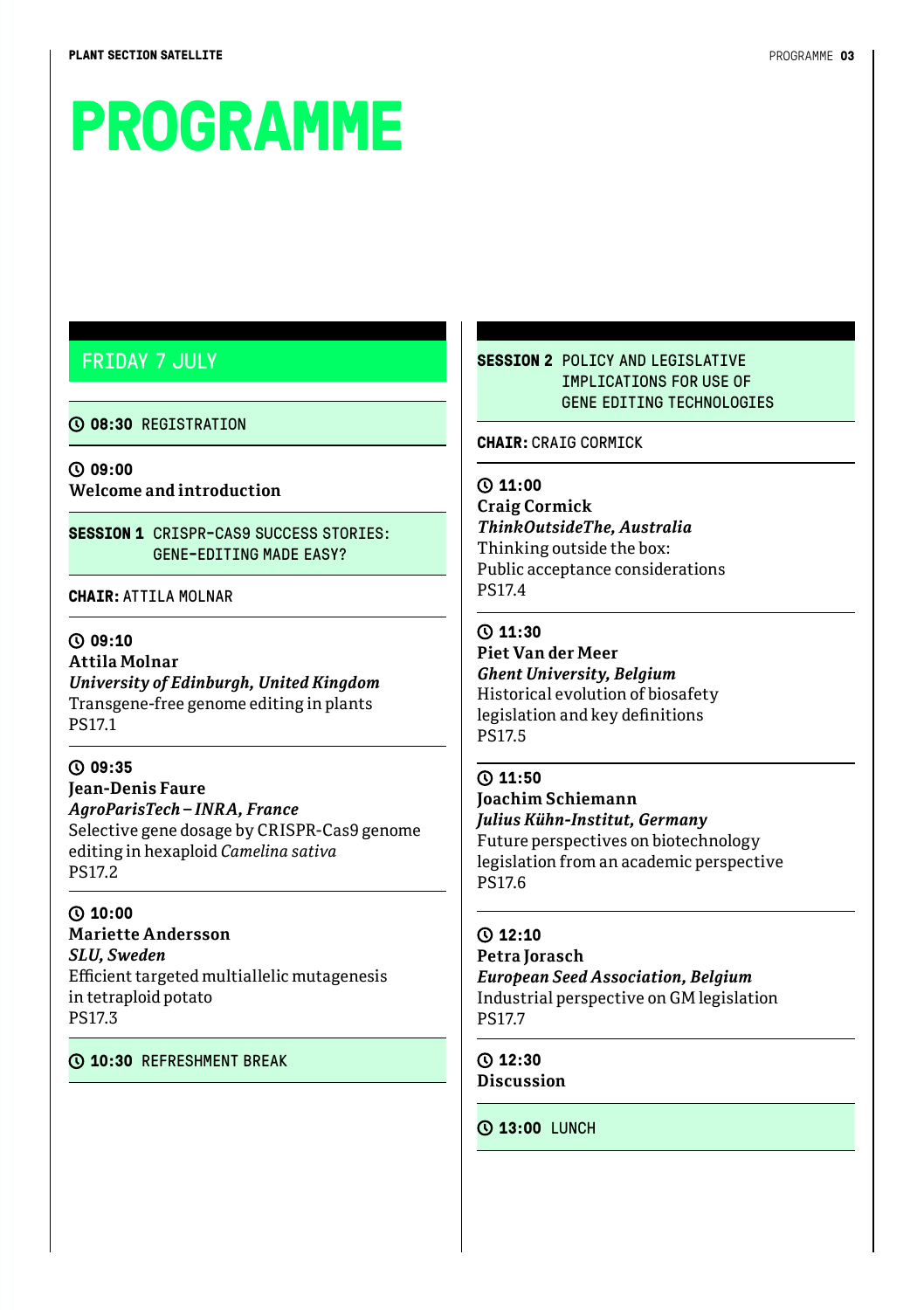## **PROGRAMME**

#### **SESSION 3** INTERNATIONAL VIEWPOINTS ON THE USE OF GENE EDITING **TECHNOLOGIES**

**CHAIR:**BARRY J POGSON

#### **14:00**

#### **Staffan Eklöf**

*Swedish Board of Agriculture, Sweden* Why we decided some CRISPR-Cas9 gene-edited plants are not regulated by the GMO-directive PS17.8

#### **14:25**

**Wayne Parrott**  *University of Georgia, United States* The prospects for gene edited plants in the USA PS17.9

#### **14:50 Barry Pogson**  *Australian National University, Australia* Australian viewpoint on gene editing and future crops PS17.10

**15:15 Discussion**

#### **16:00** REFRESHMENT BREAK

**16:30 PLENARY LECTURE Stefan Jansson**  *Umeå University, Sweden* The first gene edited meal PS17.11

#### **17:00** END OF DAY 1

**19:00 Conference dinner** Star quality CRISPR dinner Location: Sjömagasinet

#### SATURDAY 8 JULY

#### **08:30** REGISTRATION

**SESSION 4 PRACTICAL CONSIDERATIONS** FOR CRISPR-CAS9

#### **CHAIR:**GERAINT PARRY

#### **09:00**

**Laurence Tomlinson**

*The Sainsbury Laboratory, United Kingdom* Genome editing in plant...less scary than it looks! PS17.12

#### **10:00**

#### **Christopher McClellan**  *University of Dundee, United Kingdom* Cautionary tales from the greenhouse: Confirmation of stably edited plants PS17.13

#### **10:20**

**Open discussion of practical considerations – Dealing with chimeric and off-target effects**

#### **11:00** REFRESHMENT BREAK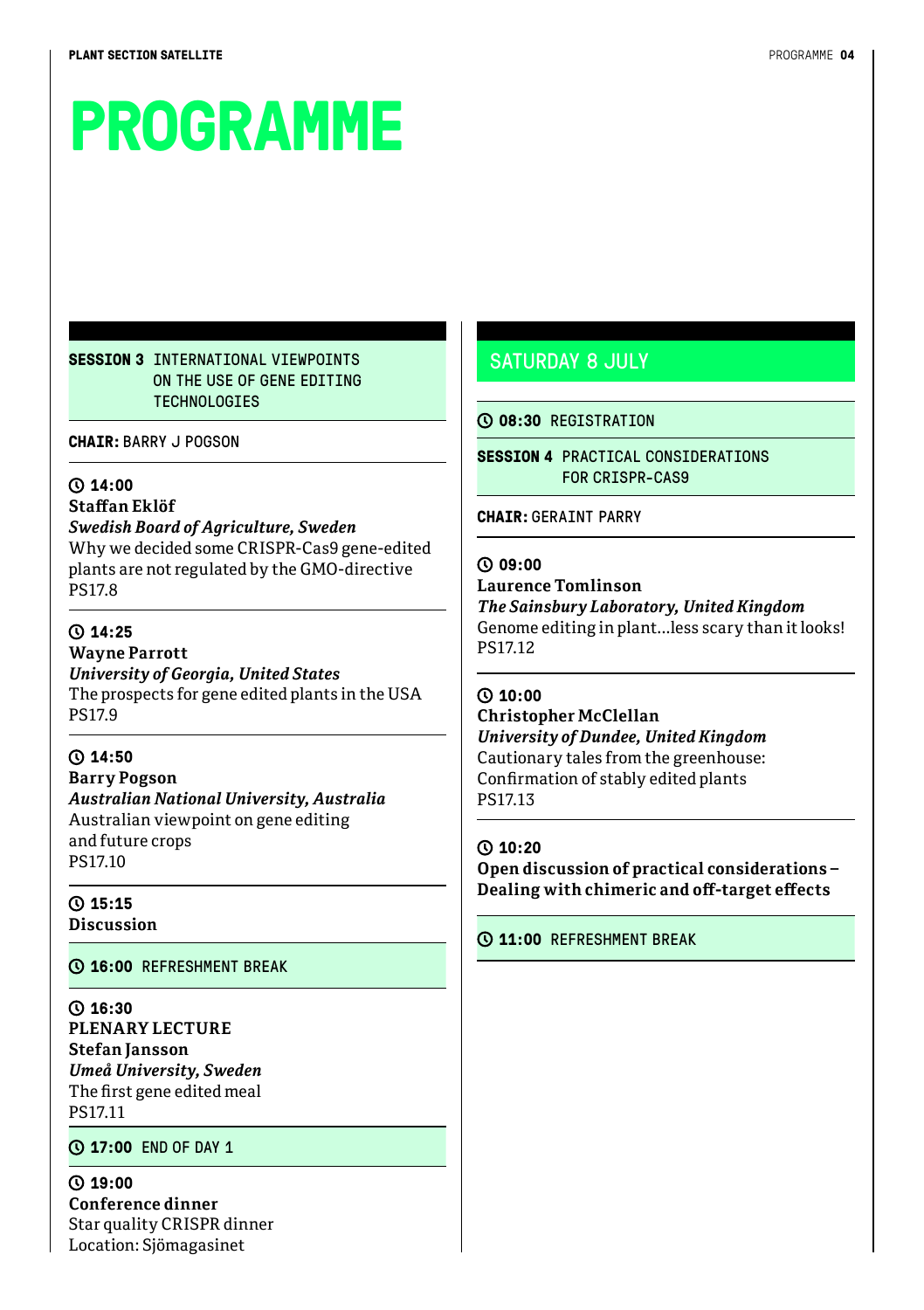# **PROGRAMME**

**SESSION 5** CRISPR-CAS9 TOOLS AND RESOURCES

**CHAIR:** WENDY HARWOOD

#### **11:30**

**Wendy Harwood**  *John Innes Centre, United Kingdom* A resource for targeted gene knock-out in crops PS17.14

#### **11:50**

**Markus Schmid**  *Umeå University, Sweden* Tools for study of flowering time using gene-editing PS17.15

#### **12:10**

**Johannes Stuttmann**  *Martin-Luther-Universität Halle-Wittenberg, Germany*

Convenient tools for Cas9-based applications and generation of chromosomal deletions PS17.16

#### **12:30** LUNCH AND FINAL DISCUSSIONS

#### **14:00** CLOSE OF MEETING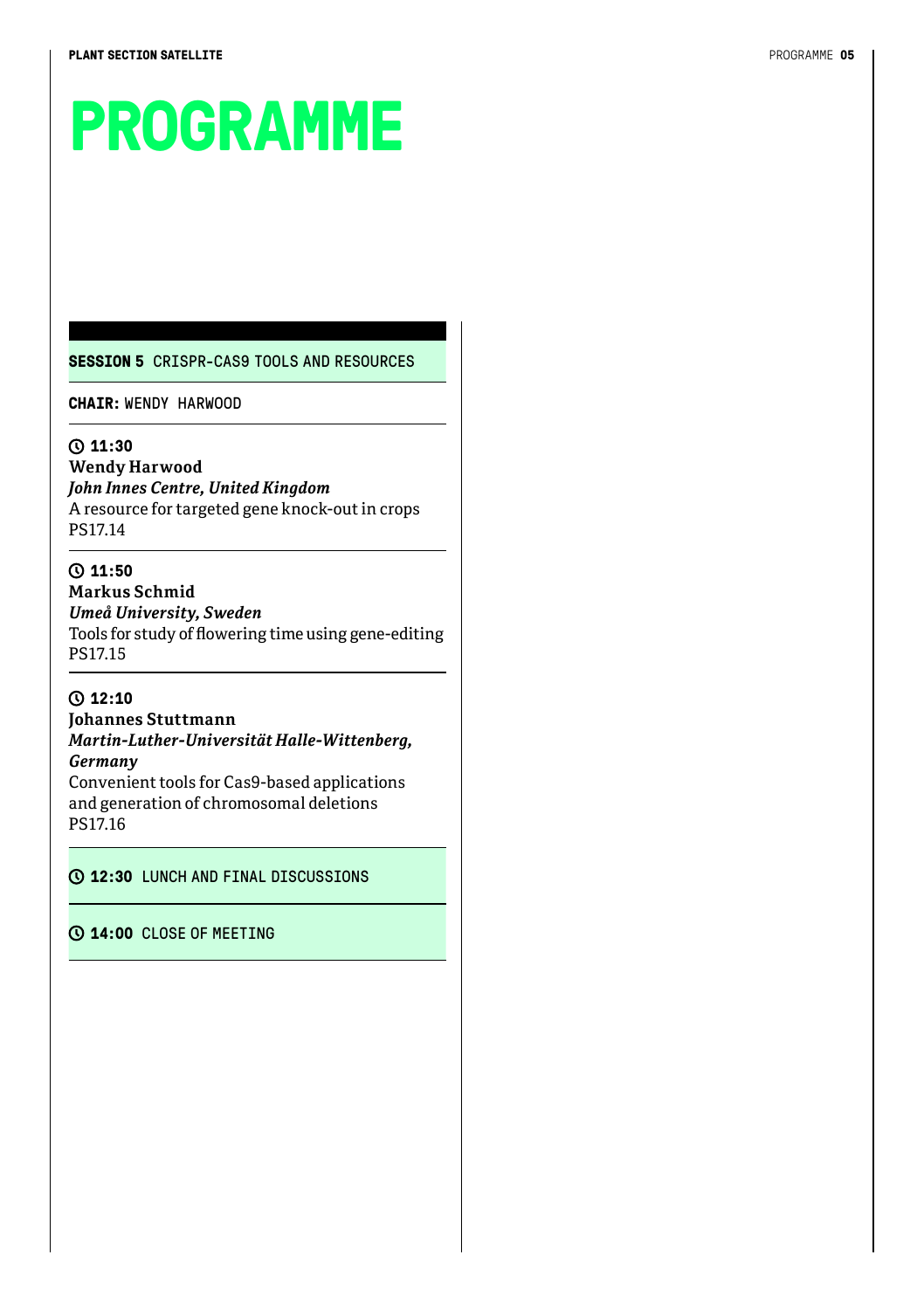### **NEW BREEDING TECHNOLOGIES IN PLANT SCIENCES - APPLICATIONS AND IMPLICATIONS IN GENOME EDITING**

#### **PS17.1** TRANSGENE-FREE GENOME EDITING IN PLANTS

**FRIDAY 7 JULY 2017** (2017)

ATTILA MOLNAR (UNIVERSITY OF EDINBURGH, UNITED KINGDOM), DOUGLAS PYOTT (UNIVERSITY OF EDINBURGH, UNITED KINGDOM)

#### ATTILA.MOLNAR@ED.AC.UK

Plant viruses pose a ubiquitous threat to crop production by hampering the growth and fertility of infected plants and decreasing the marketability of harvested crops. In our recent research (Pyott et al., 2016) we used the CRISPR/Cas9 genome editing technology to delete a plant gene called eIF(iso)4E, which is used by certain viruses as a host factor to complete their lifecycle. We showed that deletion of eIF(iso)4E results in complete resistance to Turnip Mosaic Virus (TuMV), a major pathogen in field grown vegetable crops. In addition, we demonstrated that loss of eIF(iso)4E had no negative effect on plant growth. Importantly, this engineered resistance is heritable and does not require the presence of a transgene. We believe that similar, genome editing-based approaches will be essential for generating virus resistant crops in the near future. Other technologies to generate transgene-free designer plants will also be discussed.

#### **PS17.2** SELECTIVE GENE DOSAGE BY CRISPR-CAS9 GENOME EDITING IN HEXAPLOID *CAMELINA SATIVA*

#### **FRIDAY 7 JULY 2017** (2017)

 JEAN-DENIS FAURE (AGROPARISTECH - INRA, FRANCE), CÉLINE MORINEAU (INRA, FRANCE), YANNICK BELLEC (INRA, FRANCE), FRÉDÉRIQUE TELLIER (INRA, FRANCE), LIONEL GISSOT (INRA, FRANCE), ZSOLT KELEMEN (INRA, FRANCE), FABIEN NOGUÉ (INRA, FRANCE)

#### JEAN-DENIS.FAURE@AGROPARISTECH.FR

Selectively engineering gene dosage, particularly in polyploid genomes, provides an efficient tool for plant breeding. The hexaploid oilseed crop Camelina sativa,which has three closely-related expressed sub-genomes, is an ideal species for investigation of the possibility of creating a large collection of combinatorial mutants. Selective, targeted mutagenesis of the three delta-12-desaturase (FAD2) genes was achieved by CRISPR-Cas9 gene editing, leading to reduced levels of polyunsaturated fatty acids and increased accumulation of oleic acid in the oil. Analysis of mutations over four generations demonstrated the presence of a large variety of heritable mutations in the three isologous CsFAD2genes. The different combinations of single, double and triple mutants in the T3 generation were isolated, and the complete loss-of-function mutants revealed the importance of delta-12-desaturation for Camelina development. Combinatorial association of different alleles for the three FAD2 loci provided a large diversity of Camelina lines with various lipid profiles, ranging from 10 to 62% oleic acid accumulation in the oil. The different allelic combinations allowed also an unbiased analysis of gene dosage and function in this hexaploid species, but also provided a unique source of genetic variability for plant breeding.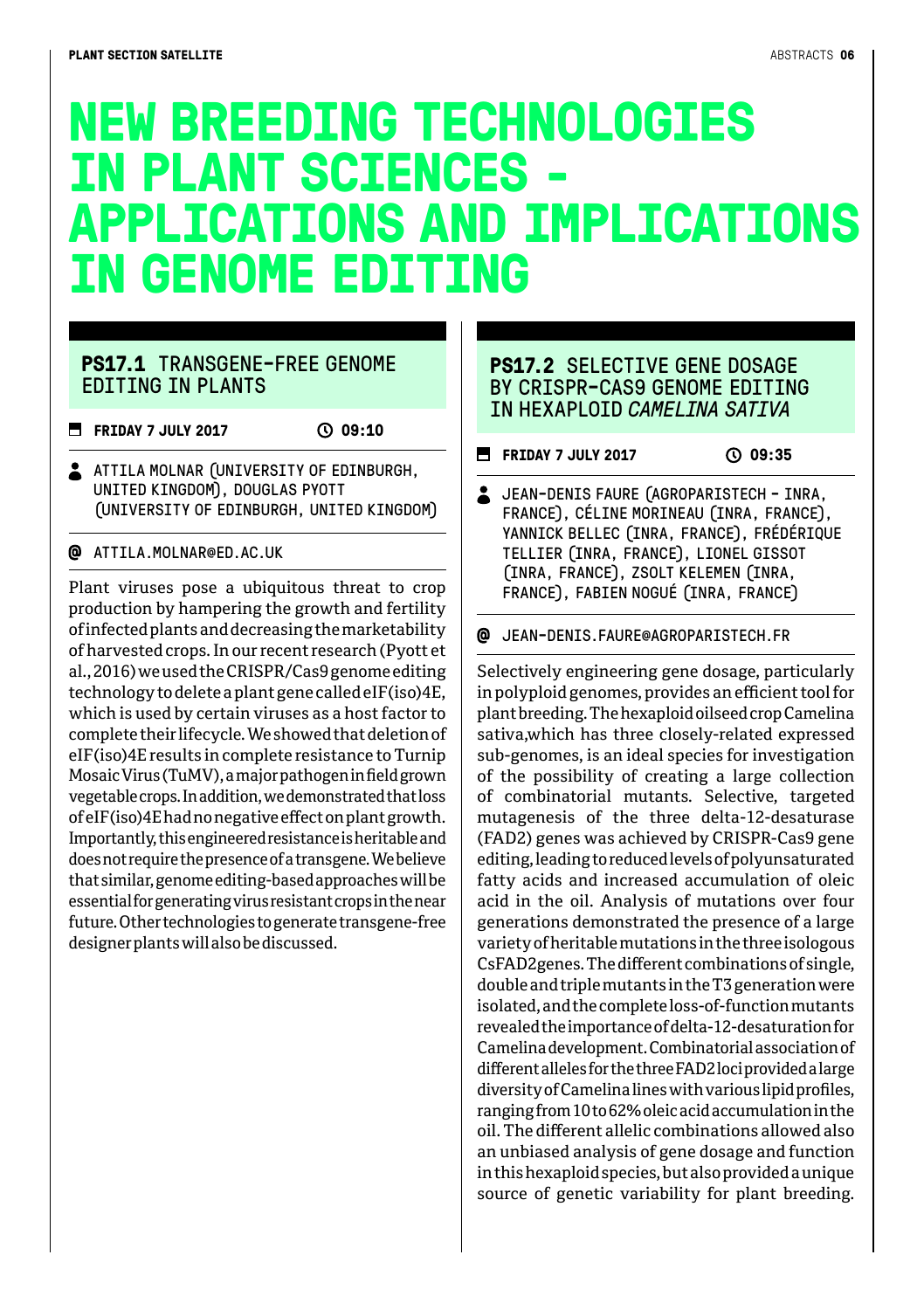#### **PS17.3** EFFICIENT TARGETED MULTTALLELTC MUTAGENESTS IN TETRAPLOID POTATO

**FRIDAY 7 JULY 2017** (2010)

**A** MARIETTE ANDERSSON (DEPARTMENT OF PLANT BREEDING SLU, SWEDEN), HELLE TURESSON (DEPARTMENT OF PLANT BREEDING SLU, SWEDEN), ANN-SOFIE FÄLT (DEPARTMENT OF PLANT BREEDING SLU, SWEDEN), NIKLAS OLSSON (DEPARTMENT OF PLANT BREEDING SLU, SWEDEN), PIA OLSSON (DEPARTMENT OF PLANT BREEDING SLU, SWEDEN), MATHIAS SAMUELSSON (LYCKEBY STARCH AB, SWEDEN), PER HOFVANDER (DEPARTMENT OF PLANT BREEDING SLU, SWEDEN)

#### MARIETTE.ANDERSSON@SLU.SE

Potato is ranked as one of the most important food crops in the world but is also one of the major crops grown for starch production. Starch produced from potatoes has many uses, both in food and technical applications, and is often chemically or physically modified to reach certain specifications. To increase the portfolio of "green-labelled" starch products we would like to replace the down-stream modified starches by starch modified in planta.

Potato is a tetraploid crop withtetrasomic inheritance and high heterozygosity, making traditional cross-breeding a long term process. Therefore, breeding technologies where only one or a few traits can be introduced into an elite background is of major interest. We have implemented CRISPR-Cas9 as a targeted mutatgenesis method in potato, using DNA transfection and transient expression in protoplasts. The method was applied to develop an amylopectin starch potato by knocking-out a granule bound starch synthase (GBSS). The amylopectin starch can be used, without further down-stream modification, in for example food and paper applications. With the novel breeding method, mutations in at least one allele was found in up to 12% of regenerated shoots and in 2% of the shoots, all four alleles were found mutated. A draw-back found with the method was a >50% frequency of vector inserts of random size.

Today, transgene-free "CRISPR-amylopectin potatoes" are grown in field trial, already three years after project start. It's no doubt that CRISPR-Cas9 and similar technologies will have a huge potential for potato breeding in the future.

#### **PS17.4 THINKING OUTSIDE THE BOX:** PUBLIC ACCEPTANCE CONSIDERATIONS

**FRIDAY 7 JULY 2017** (2017)

CRAIG CORMICK (THINKOUTSIDETHE, AUSTRALIA)

#### ര CRAIG.CORMICK@THINKOUTSIDETHE.COM.AU

Community attitudes to new technologies in the food chain are often driven by personal values and world-views, complicated by modern communication channels that have allowed for contested perceptions of scientific facts, alternative truths, and reinforcement of ideas - no matter how fringe. Understanding people's values however, can provide insights into not only how they underpin attitudes, but how best to reach different people. This presentation will look at research into the different values segments of the population that exist, what defines them, and importantly, show what can be done to frame technology development messages to better align with people's values to better engage with them.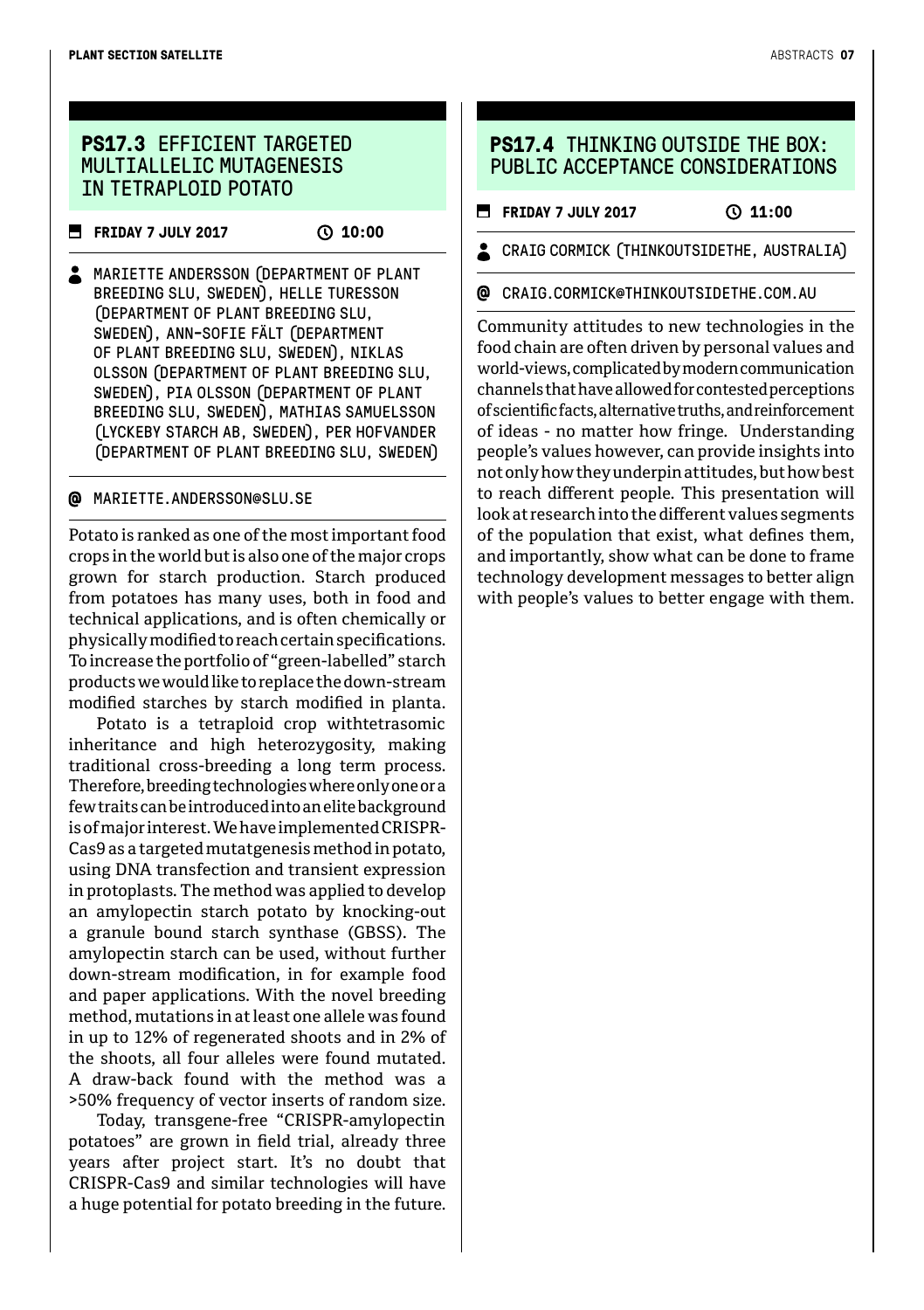#### **PS17.5 HTSTORTCAL EVOLUTTON** OF BIOSAFFTY LEGISLATION AND KEY DEFINITIONS

**FRIDAY 7 JULY 2017** ( 11:30

#### PIET VAN DER MEER (GHENT UNIVERSITY, FREE UNIVERSITY OF BRUSSELS, BELGIUM)

#### PIETVANDERMEER@GMAIL.COM

The first recombinant DNA applications in the early 1970s started a worldwide debate about potential benefits and risks that continues up to today. The approach most governments take with modern biotechnology is best summarised as 'maximising the benefits and minimising risks', i.e. the lead principle of the Agenda 21 and has been reaffirmed many times since.

Governments maximise benefits through tools as research strategies. Many millions of Euros have been and are invested in public biotechnology research aimed at strengthening agricultural production, health care and environmental protection. Governments minimise risks through biosafety regulations, for which the basis was laid in the 1975 Asilomar conference, i.e.: recombinant DNA techniques use existing natural processes to transfer genes between unrelated organisms, and the use of these techniques themselves do not confer risks. However, these techniques can result in novel genetic combinations beyond mating and natural recombination, and it can only be assessed on a case by case basis whether those novel genetic combinations pose risks. Consequently, organisms with such novel genetic combinations are subject to prior risk assessments. Many biosafety regulations are currently being reviewed for effectiveness and efficiency. These reviews also touch on the question whether the definitions are still adequate vis-a-vis new developments such as "new breeding techniques".

The paper will discuss that some organisms developed through genome editing will fall under the existing definitions of GMO/LMO, while other organisms do not, as they do not contain novel genetic combinations beyond mating and natural recombination.

#### **PS17.6** FUTURE PERSPECTIVES ON BIOTECHNOLOGY LEGISLATION FROM AN ACADEMIC PERSPECTIVE

- **FRIDAY 7 JULY 2017 31:50**
- **JOACHIM SCHIEMANN (JULIUS KÜHN-INSTITUT,** GERMANY), THORBEN SPRINK (JULIUS KÜHN-INSTITUT, GERMANY), FRANK HARTUNG (JULIUS KÜHN-INSTITUT, GERMANY)

JOACHIM.SCHIEMANN@JULIUS-KUEHN.DE

Genome editing is a transformative technology with general applicability providing a very wide range of potential uses to tackle societal challenges. Worldwide, several genome-edited plants and products thereof are already approved as non-regulated articles and are reaching the market. In January 2017 the U.S. Department of Agriculture (USDA) and the U.S. Food and Drug Administration (FDA) have published four documents related to the pre-market regulatory oversight of a variety of biology-based agricultural tools, including genetically engineered plants and plants and animals derived from certain newer precision breeding techniques, such as genome editing. EASAC, the European Academies Science Advisory Council, has published a Report on Genome Editing: scientific opportunities, public interests and policy options in the EU. In this report, EASAC takes a broad perspective on the research advances, applications, policy implications and priorities for EU strategy for promoting innovation and managing regulation. EPSO, the European Plant Science Organization, has highlighted that in the implementation of the EU biotechnology regulatory framework there is a disproportionate focus on the genetic improvement technique used. This has led to the misinterpretation that GMOs are merely defined by the use of certain techniques. This is incorrect. Whether or not the resulting organism is a GMO depends on the fact if a novel combination of genetic material has been produced beyond the natural barriers of mating and recombination. This is not the case for several new plant traits obtained by genome editing. Based on the documents mentioned above future perspectives on biotechnology legislation will be discussed.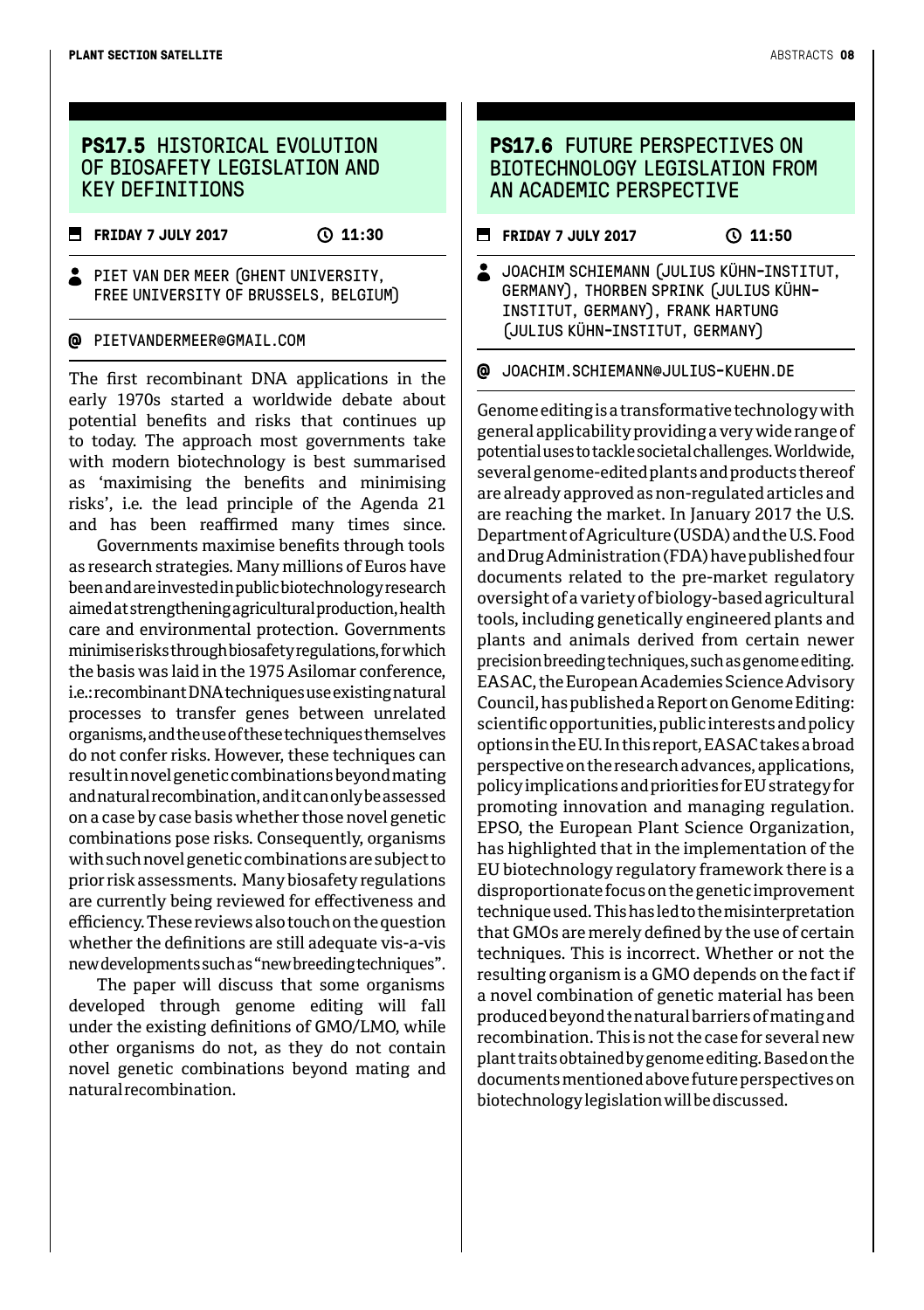#### **PS17.7 INDUSTRIAL PERSPECTIVE** ON GM LEGTSLATTON

**FRIDAY 7 JULY 2017** (2017)

**2** PETRA JORASCH (EUROPEAN SEED ASSOCIATION, BELGIUM)

#### @ PETRAJORASCH@EUROSEEDS.EU

Plant breeders have always strived to create new variations of plant characteristics to provide solutions for disease and pest resistance, to achieve higher yields, to increase tolerance to environmental stress, and to breed new plant varieties that meet consumer expectations. The rediscovery of Mendel's laws of heredity, in the early 1900s, turned the first plant breeding efforts from an art into science, and specialised farmer-breeders emerged, building a business concept on their efforts. From that point in time, scientific breakthroughs in agricultural and biological sciences have accelerated.

Governmental policy must be firmly based on sound scientific principles to avoid the risk of impeding innovation in plant breeding. The seed industry takes the position that plant varieties developed through the latest breeding methods should not be subject to different, or additional, regulatory oversight if they are similar, or indistinguishable from, varieties that have been, or could have been, produced through traditional breeding methods or might also have been obtained from natural processes without human intervention.

Regulatory policy will determine utilisation of methods across companies and across crops. An overly high regulatory burden will limit utilisation to the largest companies and cash crops as well as to a limited number of traits. Farmers' access to a wide choice of better varieties-and, consequently, the availability of improved and sufficient products for consumers-would be in danger.

#### **PS17.8** WHY WE DECIDED SOME CRISPR-CAS9 GENE-EDITED PLANTS ARE NOT REGULATED BY THE GMO-DIRECTIVE

**FRIDAY 7 JULY 2017** ( 14:00

STAFFAN FKLÖF (SWEDISH BOARD OF AGRICULTURE, SWEDEN)

#### @ STAFFAN.EKLOF@JORDBRUKSVERKET.SE

Being a regulator means working at the interface between regulations and their intentions on one side and reality on the other. Regulators should ideally carry the intentions of the political realm to everyday life, in an effective, predictable and non-discriminatory way. I will shortly present the Swedish system as a background.

After receiving questions on whether some specific CRISPR-Cas9 gene-edited plants are regulated or not, my authority experienced an uncertain legislative situation. Based on our service obligation towards the citizens we finally chose to make interpretations and stressed two things. That the interpretation concerns only these very types of modifications and that it can change in future with the establishment of EU-common guide lines.

Articles and annexes in Directive 2001/18/ EC decide what constitutes a GMO as well as which GMOs are regulated and which are exempted. A step-wise process was followed. First we assessed whether the categories of modification fulfil the requirements for being a GMO. We concluded that they all did so. After that we assessed whether they are defined as mutations and thus exempted. Some did count as produced via mutagenesis, some not. Thereafter we assessed whether the techniques involved the use of recombinant nucleic acid molecules. That would revoke the exemption for those plants produced by mutagenesis. Finally, all the plants had in previous generations contained T-DNA, why it had to be assessed whether this fact mattered.

Our interpretation was that some of the modifications are not regulated and some are. Other interpretations can be made.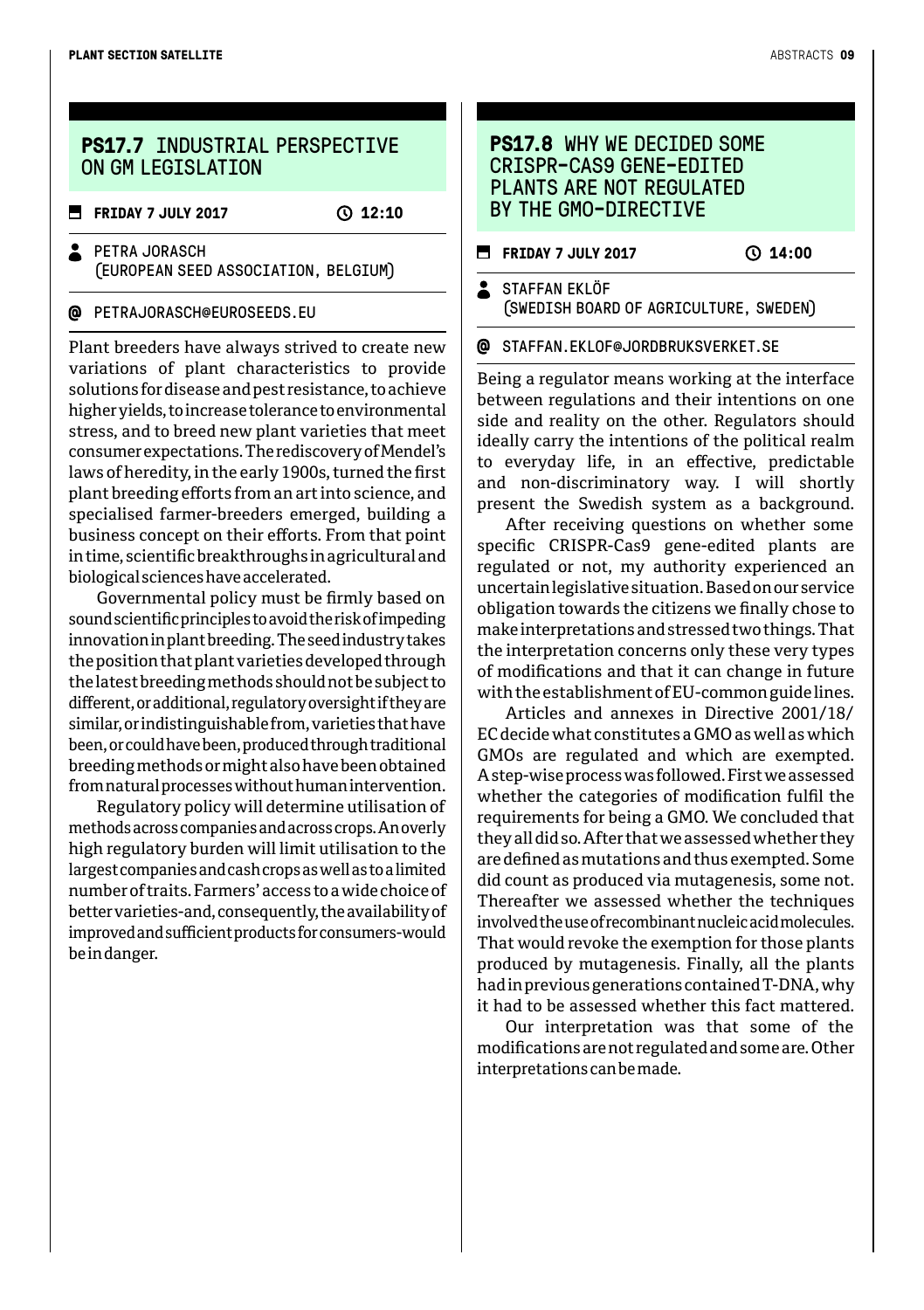#### **PS17.9** THE PROSPECTS FOR GENE EDITED PLANTS IN THE USA

**FRIDAY 7 JULY 2017** (25) 14:25

**A** WAYNE PARROTT (UNIVERSITY OF GEORGIA, UNITED STATES)

#### @ WPARROTT@UGA.EDU

Genome editing refers to series of technologies that make double-stranded breaks in DNA at a pre-determined location, followed by DNA repair. The results of genome editing can range from replicating the results of conventional mutagenesis, to replacing alleles, as happens in conventional plant breeding, to the insertion of transgenes at a pre-determined location in a chromosome. The prospects for acceptability vary by application. Theoretically, any one or more of three agencies could regulate edited plants: USDA, EPA, and FDA. The USDA did not regulate the first genome-edited plants and fungi to come out of a laboratory, as the USDA lacks legal authority to do so—USDA can only regulate plants that contain DNA derived from a pest or pathogen. The USDA is in the process of updating its regulations, and has proposed explicit exceptions for genome-edited plants that mimic conventional mutagenesis. The FDA is currently seeking comments on genome-edited plants, so its final position is not predictable. EPA regulates based on intent—if the intent is to control a pest or disease, EPA can regulate it, but thus far, EPA has not stated a position on gene-editing. The greatest factor that will determine the prospects for gene-edited plants will be the grocery manufacturers. They have voiced the need for genome editing to be regulated, or they fear consumers will not trust the technology. Furthermore, the latest trend in the food industry is transparency, and it is not at all clear that consumers will distinguish between genome-editing and genetic modification.

#### **PS17.10** AUSTRALIAN VIEWPOINT ON GENE EDITING AND FUTURE CROPS

**FRIDAY 7 JULY 2017** (0.14:50

**BARRY J POGSON (AUSTRALIAN NATIONAL** UNIVERSITY, AUSTRALIA)

BARRY.POGSON@ANU.EDU.AU

The impact of this fast moving technology on science, policy and industry in the Australian context will be discussed. The talk will consider what is happening in the policy and regulatory space with respect to GMOs and NBTs. What is the potential for the science and its impact on agriculture in Australia? What is the appropriate regulatory environment for NBTs and what processes are underway with respect to the regulatory framework?

#### **PS17.11** THE FIRST GENE EDITED MEAL

**FRIDAY 7 JULY 2017** 0 16:30

STEFAN JANSSON (UMEÅ UNIVERSITY, SWEDEN)

#### @ STEFAN.JANSSON@UMU.SE

In November 2015, The Swedish Board of Agriculture announced their opinion that Arabidopsis plants that have been modified using CRISPR-Cas9 where DNA where only a piece of a gene has been deleted but no novel DNA added, does not fall within the scope of the GMO legislation. This historical decision opened up the use of genome edited deletion mutants in agriculture. In the summer of 2016, such genomeedited Brassica plants were grown in a garden in Bjurfors, Sweden, under rather primitive conditions and on August 16, for (probably) the first time ever, fieldgrown CRISPR-mutants were harvested and cooked.

The meal got significant attention and has so far been reported in ca 300 media in ca 40 countries. In this talk, the reasoning behind the various kinds of responses and follow-ups to the meal will be described. Special focus will be put on the consequences of the decision and the meal, in particular intriguing issues around the fact that there will now be plants grown in Sweden (and other parts of the world) which are not covered by the GMO legislation, while the legal status of the very same plants in other EU countries is still unclear. This legal limbo challenges core values of EU like free movement of goods, and pinpoints the inability of EU to adjust its legislation around GMOs to developments in science and technology. The talk will also give an introduction to the conference dinner.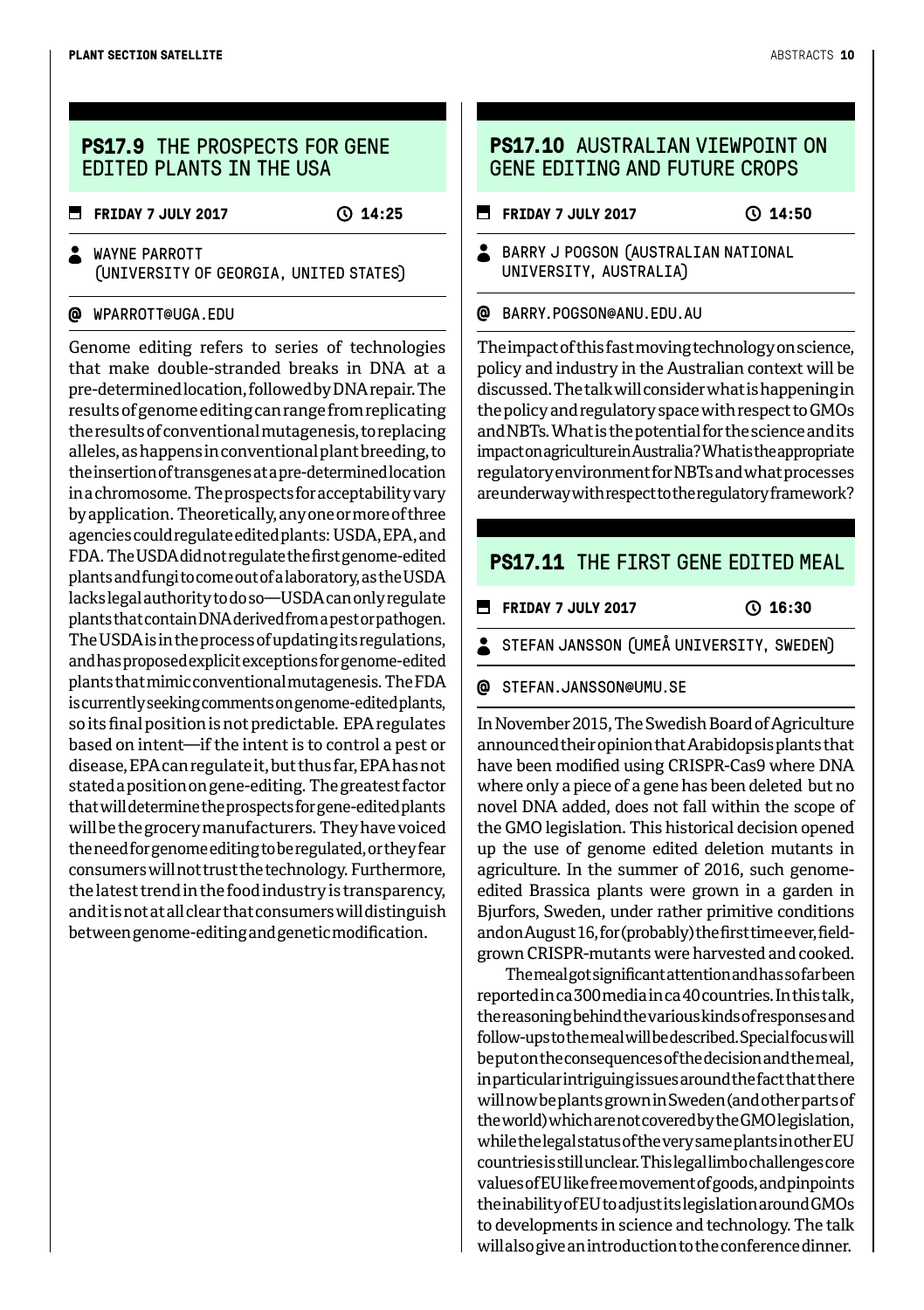### **PS17.12** GENOME EDITING IN PLANT… LESS SCARY THAN IT LOOKS!

**E** SATURDAY 8 JULY 2017 ① 09:00

LAURENCE B TOMLINSON (THE SAINSBURY LABORATORY, UNITED KINGDOM), BAPTISTE CASTEL (THE SATNSBURY LABORATORY, UNTTED) KINGDOM), JONATHAN DG JONES (THE SAINSBURY LABORATORY, UNITED KINGDOM)

#### LAURENCE.TOMLINSON@TSL.AC.UK

The Cas9 protein (CRISPR-associated protein 9), derived from type II CRISPR (clustered regularly interspaced short palindromic repeats) bacterial immune systems, has emerged as a powerful and simple tool for engineering the genome in diverse organisms. Due to ease of use, CRISPR-Cas9 has been widely adopted for genome editing in plants. CRISPR-Cas9 edited plants include Arabidopsis, barley, *Brassica oleracea*, cotton, dandelion, flax, lettuce, liverwort, corn, petunia, populus, rice, sorghum, soybean, sweet orange, tomato, wheat, and tobacco. There are however several elements to consider when designing any CRISPR Cas9 construct. One of the crucial step is the design of the gRNA; this process is now made easy with the use of web-based tools. Another element to consider that might have an impact on the editing efficiency is the structure of the trans-activating crRNA (tracrRNA). Lastly the choice of the promoter of Cas9, Cas9 allele and its terminator had also been shown to be critical. Finally, I will review the different ways to select transformants. The aim of this talk is to give the latest insight into the practical considerations when designing a CRISPR Cas9 construct.

#### **PS17.13 CAUTTONARY TALES FROM** THE GREENHOUSE: CONFIRMATION OF STABLY EDITED PLANTS

- **SATURDAY 8 JULY 2017** ( 0 10:00
- CHRISTOPHER MCCLELLAN (UNIVERSITY OF DUNDEE, UNITED KINGDOM), ABDELLAH BARAKATE (UNIVERSITY OF DUNDEE, JAMES HUTTON INSTITUTE, UNITED KINGDOM), JENNIFER STEPHENS (JAMES HUTTON INSTITUTE, UNITED KINGDOM), CLAIRE HALPIN (UNIVERSITY OF DUNDEE, UNITED KINGDOM)
- CHRISTOPHER.MCCLELLAN@HUTTON.AC.UK

Plant biomass is an emerging source of feedstocks for producing 'green' industrial products like biofuel. Altering genes involved in the synthesis of lignin, a cell wall component, could improve conversion of cellulose into glucose (saccharification) and improve the usefulness of crop residues as industrial feedstocks. Most crop plants are not amenable to largescale genetic screens due to growth time, plant size and genome complexity. We have utilised CRISPR/ Cas9 technology to specifically target multiple genes involved in lignin biosynthesis to alter cell wall composition in barley and wheat. While reducing the number of plants involved in obtaining a desired mutation, CRISPR/Cas9 can still involve screening hundreds of individuals, and confirming mutations in multiple genes can involve screening hundreds more. Therefore, an outline of the screening and confirmation process for finding mutations generated through CRISPR/Cas9 will be presented, from mutation detection in the initial population through to generating a stable, homozygous mutant plant. I will discuss the workflow used to find and confirm mutations in five lignin biosynthesis genes in barley and one in wheat, with a discussion on the strategies and trade-offs involved in obtaining mutations in CRISPR/Cas9 transformants.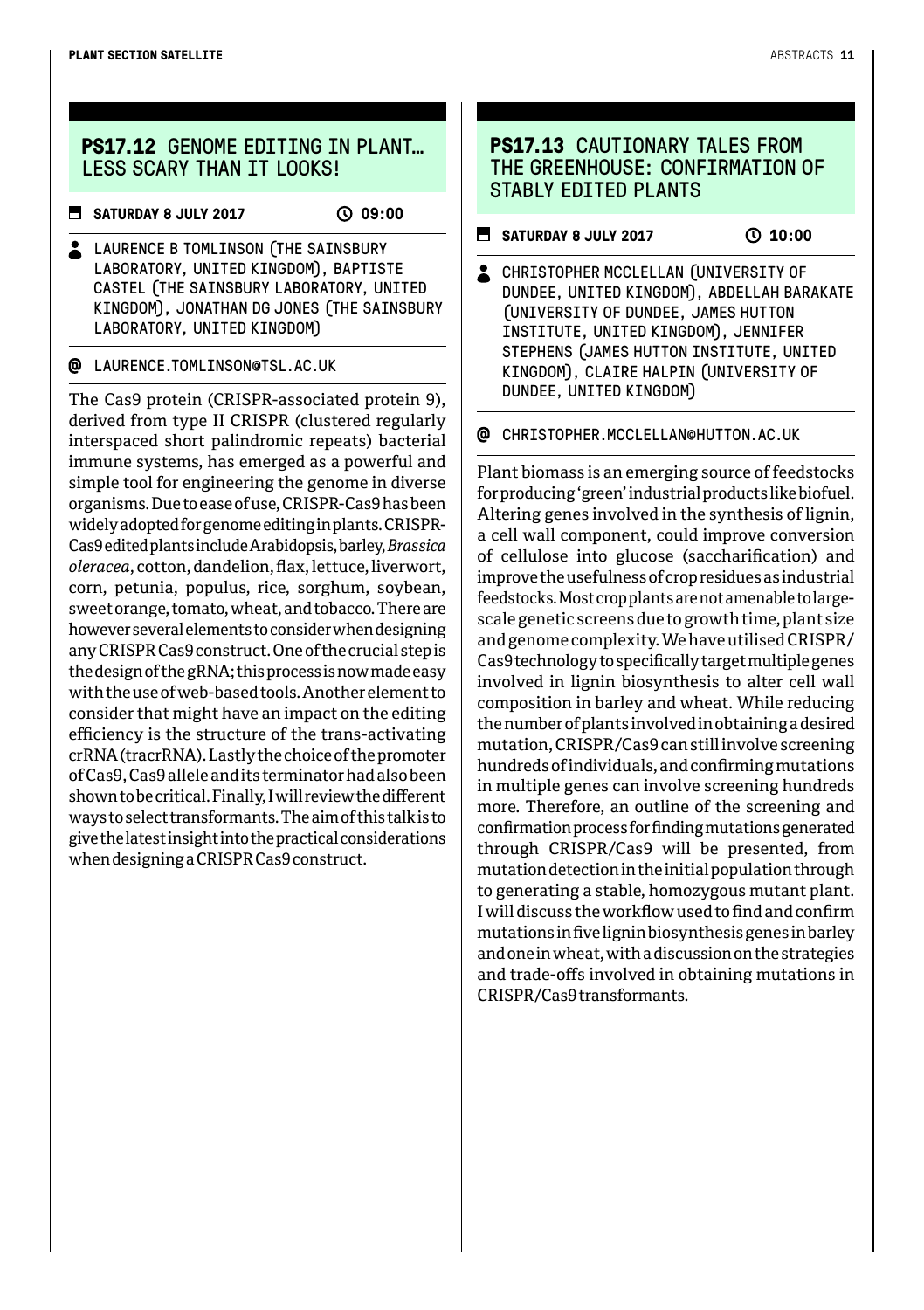#### **PS17.14** A RESOURCE FOR TARGETED GENE KNOCK-OUT IN CROPS

#### **SATURDAY 8 JULY 2017** ( 11:30

WENDY A HARWOOD (JOHN INNES CENTRE, UNITED KINGDOM), TOM LAWRENSON (JOHN INNES CENTRE, UNITED KINGDOM), PENNY HUNDLEBY (JOHN INNES CENTRE, UNITED KINGDOM), ALISON HINCHLIFFE (JOHN INNES CENTRE, UNITED KINGDOM), SADIYE HAYTA (JOHN INNES CENTRE, UNITED KINGDOM), MONIKA CHHETRY (JOHN INNES CENTRE, UNITED KINGDOM), MARK SMEDLEY (JOHN INNES CENTRE, UNITED KINGDOM)

#### WENDY.HARWOOD@JIC.AC.UK

The BRACT crop transformation facility at the John Innes Centre has a long history of providing crop transformation resources to the research community. We have now demonstrated efficient targeted gene knock-outs in a range of crops including barley, wheat, Brassica oleracea, potato and tomato using RNA-guided Cas9. This capability can be provided to the research community on a cost recovery basis and free of charge to some UK research groups thanks to funding from BBSRC. We are able to provide design, construct assembly, transformation and initial screening for mutations if required. Training can also be provided and we are developing specific training courses to cover the entire process from design through to screening for mutations.

In this presentation we will describe the resources available in more detail, illustrate the processes involved and present efficiency data in a range of crops.

#### **PS17.15** TOOLS FOR STUDY OF FLOWERING TIME USING GENE-EDITING

**B** SATURDAY 8 JULY 2017 ① 11:50

**A** MARKUS SCHMID (UMEÅ UNIVERSITY, SWEDEN)

@ MARKUS.SCHMID@UMU.SE

In many plants the correct timing of the transition from vegetative growth to flowering is critical to ensure reproductive success. Because of its importance, flowering time is regulated by an intricate genetic network that integrates endogenous and environmental signals. CRISPR/Cas9 technology provides the means to dissect this genetic network and study the function of individual genes with unprecedented precision. For this purpose, we have developed a CRISPR/Cas9 toolkit based on the GreenGate vector series, which employs the Golden Gate cloning principle to assemble multiple pre-cloned building blocks into functional units suitable for plant transformation. Examples of how this toolkit was used to interrogate the function of specific flowering time genes or to construct artificial transcriptional regulators using a catalytically inactive version of Cas9 (dCas9) in *Arabidopsis thaliana* will be presented.

#### **PS17.16** CONVENIENT TOOLS FOR CAS9-BASED APPLICATIONS AND GENERATION OF CHROMOSOMAL DELETIONS

**SATURDAY 8 JULY 2017** (2017)

**JOHANNES STUTTMANN (MARTIN-LUTHER-**UNIVERSITÄT HALLE-WITTENBERG, GERMANY), JANA ORDON (MARTIN-LUTHER-UNIVERSITÄT HALLE-WITTENBERG, GERMANY), JOHANNES GANTNER (MARTIN-LUTHER-UNIVERSITÄT HALLE-WITTENBERG, GERMANY)

JOHANNES.STUTTMANN@GENETIK.UNI-HALLE.DE

The functionality of Cas9-based, RNA-guided nucleases has by now been shown in many plant systems. We have developed numerous tools for routine application of the technology: Agrobacteriumcompatible plant transformation vectors encoding for Cas9 (or variants) and up to eight different guide RNAs are assembled in two steps (four days), without any PCR, in a highly efficient manner. Making use of the simple multiplexing, the frequency and feasibility of generating chromosomal deletions by paired nucleases was tested. Data on assembly and testing of nuclease constructs, as well as mutation and deletion frequencies in different plant species, will be discussed.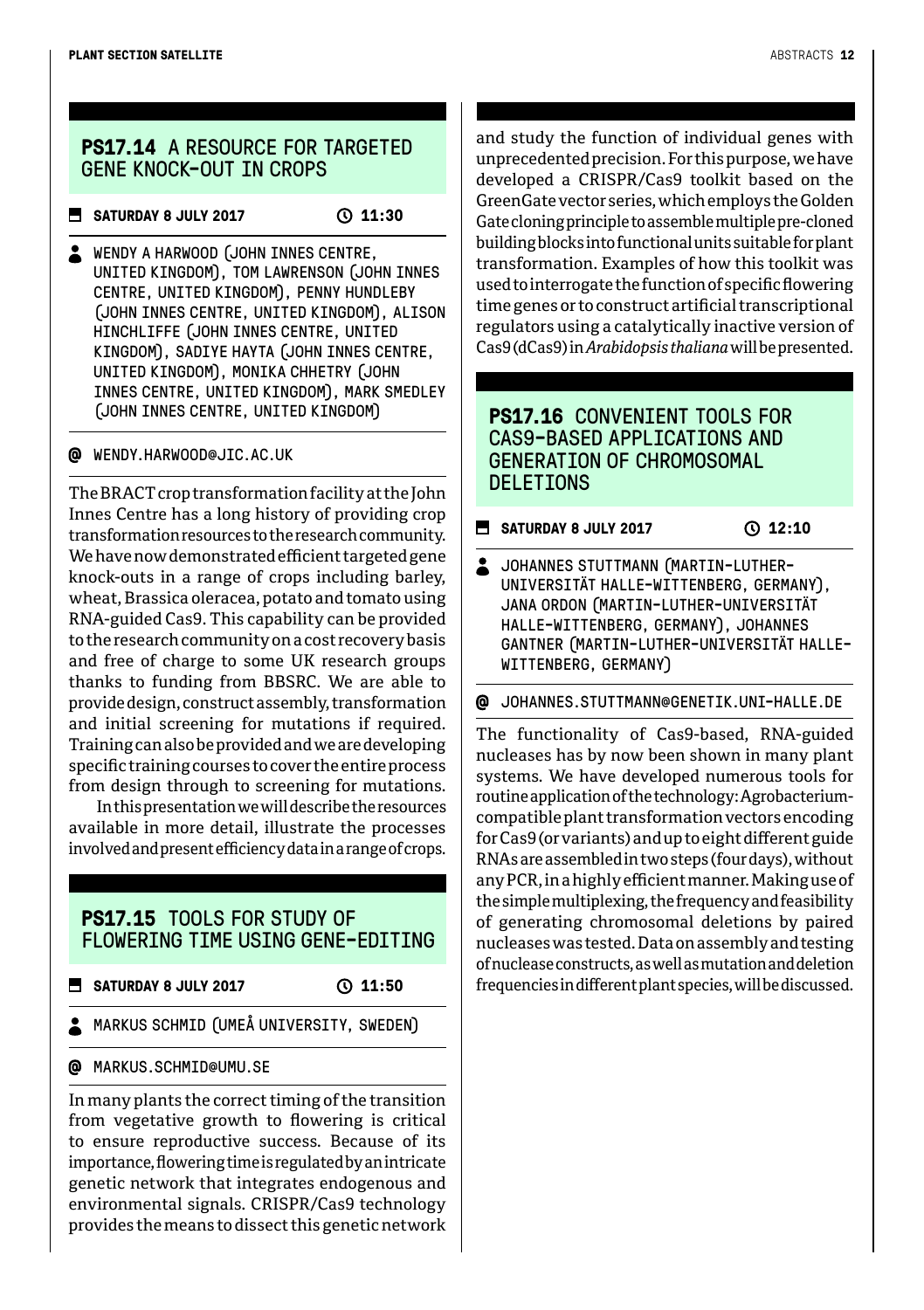#### **PLANT SECTION SATELLITE** AND RESERVE AND RESERVE AND RESERVE AND RESERVE AND RESERVE AND RESERVE AND RESERVE AND RESERVE AND RESERVE AND RESERVE AND RESERVE AND RESERVE AND RESERVE AND RESERVE AND RESERVE AND RESERVE AND

# **AUTHOR INDEX**

| Andersson, M | PS17.3  |
|--------------|---------|
| Cormick, C   | PS17.4  |
| Eklöf, S     | PS17.8  |
| Faure, J-D   | PS17.2  |
| Harwood, WA  | PS17.14 |
| Jansson, S   | PS17.11 |
| Jorasch, P   | PS17.7  |
| McClellan, C | PS17.13 |
|              |         |

| Molnar, A       | PS17.1  |
|-----------------|---------|
| Parrott, W      | PS17.9  |
| Pogson, BJ      | PS17.10 |
| Schiemann, I    | PS17.6  |
| Schmid, M       | PS17.15 |
| Stuttmann, I    | PS17.16 |
| Tomlinson, LB   | PS17.12 |
| Van der Meer, P | PS17.5  |